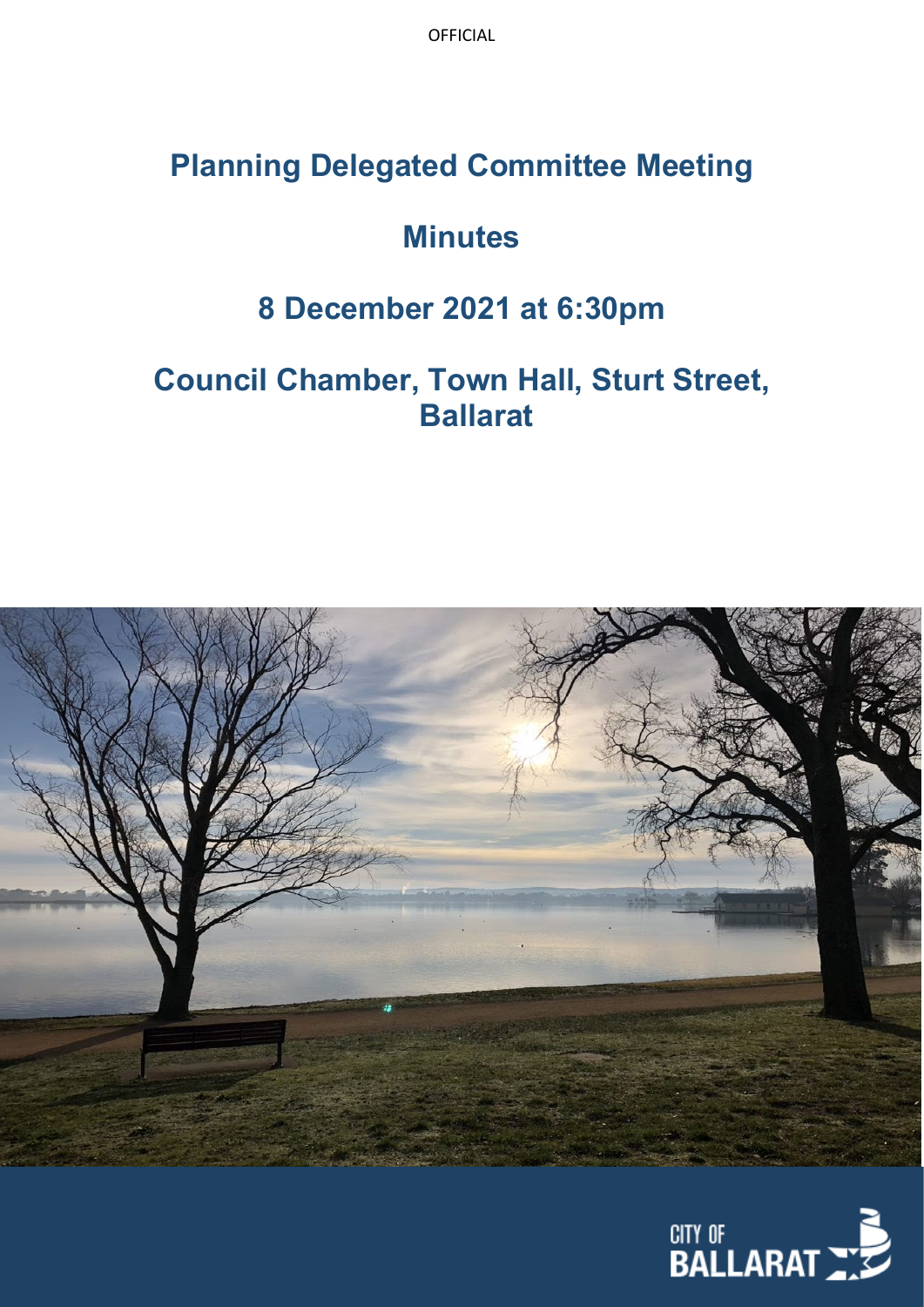

### **ORDER OF BUSINESS:**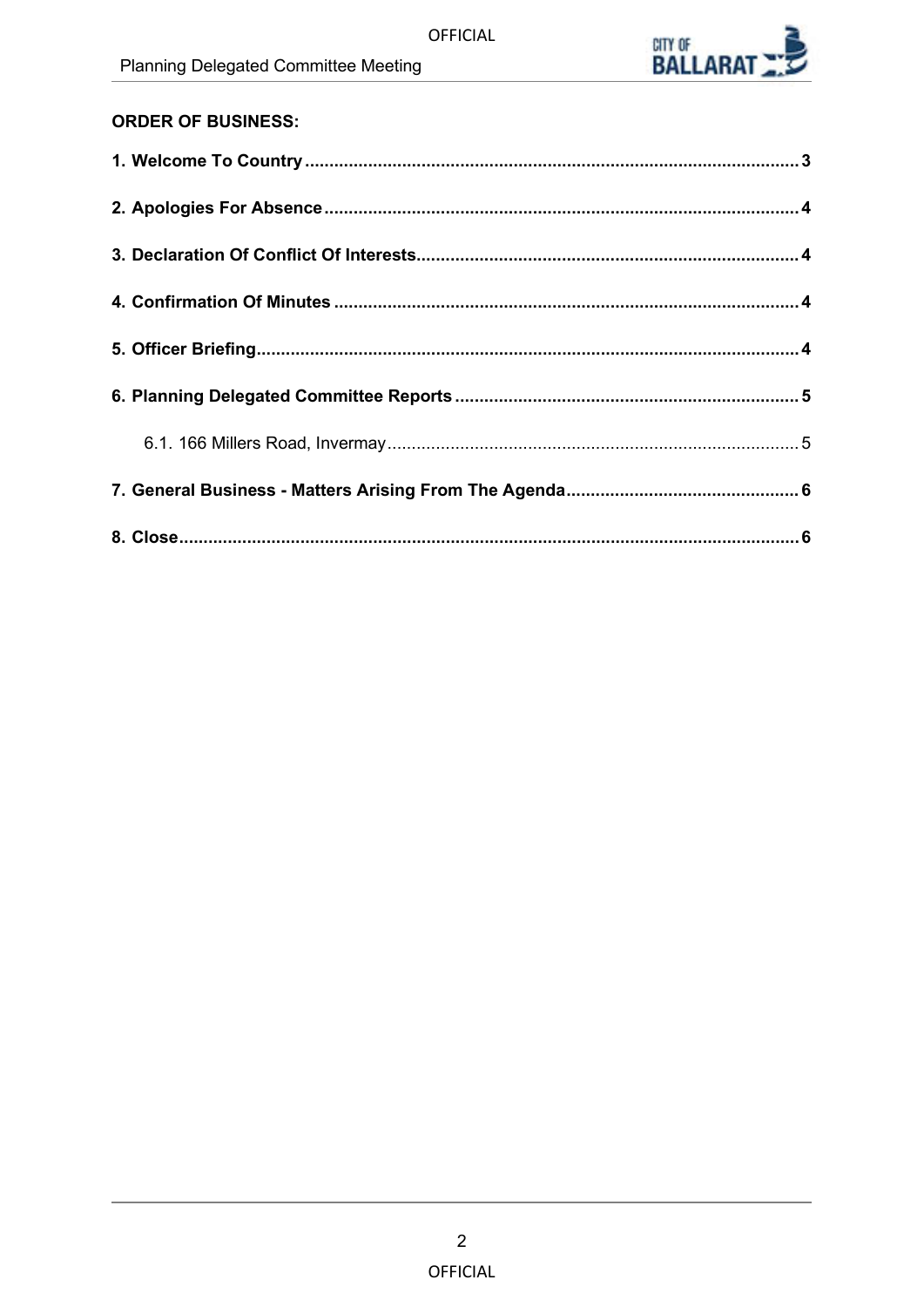

#### <span id="page-2-0"></span>**1. WELCOME TO COUNTRY**



The City of Ballarat acknowledges the Traditional Custodians of the land we live and work on, the Wadawurrung and Dja Dja Wurrung People, and recognises their continuing connection to the land and waterways. We pay our respects to their Elders past, present and emerging and extend this to all Aboriginal and Torres Straight Islander People.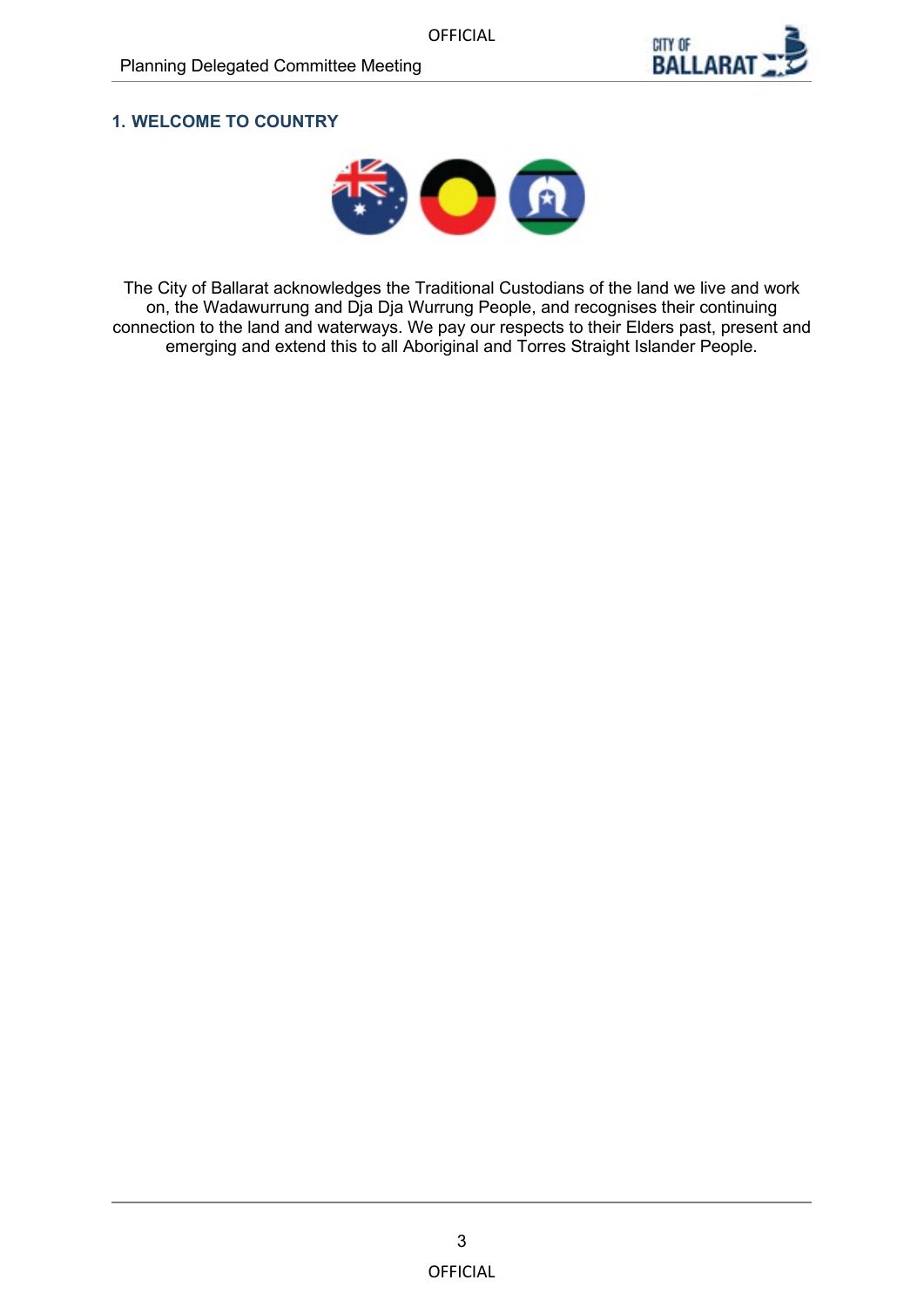

#### <span id="page-3-0"></span>**2. APOLOGIES FOR ABSENCE**

#### **2.1 Present**

Mayor Cr Daniel Moloney Cr Ben Taylor Cr Samantha McIntosh Cr Belinda Coates Cr Mark Harris Cr Des Hudson Cr Amy Johnson Cr Peter Eddy Cr Tracey Hargreaves

Mr Evan King- Chief Executive Officer Ms Bridget Wetherall - Director Infrastructure and Environment Mr Matthew Wilson - Director Community Wellbeing Mr John Hausler - Director Corporate Services Ms Joana Cuscaden - Executive Manager Development Facilitation Mr Cameron Montgomery - Executive Manager Governance and Risk Ms Sophie Constable - Administration Officer Statutory Compliance

#### **2.2 Apologies**

Ms Natalie Robertson - Director Development and Growth

#### **3. DECLARATION OF CONFLICT OF INTERESTS**

Nil

#### **4. CONFIRMATION OF MINUTES**

#### **RESOLUTION:**

**That the Minutes of the Planning Delegated Committee Meeting on 13 October 2021 as circulated be confirmed.**

| <b>Moved: Cr Mark Harris</b>   | <b>CARRIED</b> |
|--------------------------------|----------------|
| Seconded: Cr Samantha McIntosh | (PDC24/21)     |

#### **5. OFFICER BRIEFING**

Nil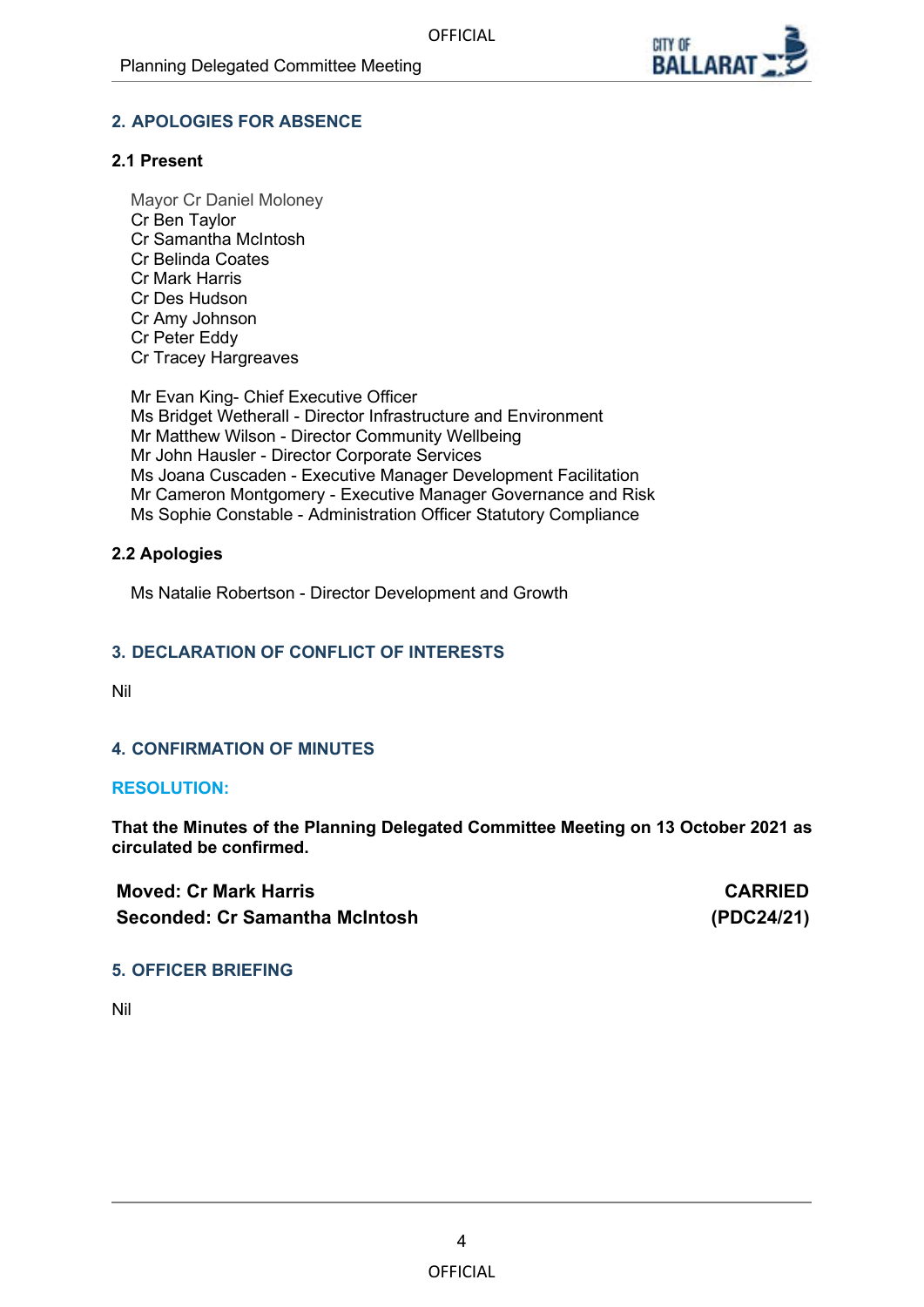

#### <span id="page-4-0"></span>**6. PLANNING DELEGATED COMMITTEE REPORTS**

#### **6.1. 166 MILLERS ROAD, INVERMAY**

| Division: | Development and Growth                                             |
|-----------|--------------------------------------------------------------------|
| Director: | Natalie Robertson                                                  |
|           | <b>Author/Position:</b> Mish Watt – Coordinator Statutory Planning |

#### **PURPOSE**

1. The purpose of this report is for Council to determine its position on this application given that the applicant has formally amended the plans which will be considered by the Victorian Civil and Administrative Tribunal (VCAT).

#### **RESOLUTION:**

**The planning delegated committee does not support the proposed amended application to be considered at the VCAT hearing of this matter on the following grounds:**

- **1. The application would result in land use conflict in this quiet rural living environment and it is not consistent with the purpose of the zone. It has not been demonstrated that noise impacts from the use will not reduce community amenity or impact on nearby sensitive land uses and the use is therefore inconsistent with Clause 13.05-1S – Noise abatement and Clause 13.07-1S – Land use compatibility.**
- **2. The proposed entry signage upon the corner of Millers Road is not an exempt activity in accordance with the Aboriginal Heritage Regulations 2018 and no Cultural Heritage Management Plan (CHMP) has been provided with the application. On this basis, a permit cannot be issued until such time as a CHMP has been submitted and approved by the relevant Aboriginal Corporation.**
- **3. The proposed illuminated business identification sign upon the western façade of the shed would impact upon the character of this high amenity area by way of the introduction of a commercial element not otherwise typical in this Rural Living Zone.**
- **4. The application is inconsistent with the strategy to avoid intensifying the impact of flooding through inappropriately located use and development contained in Clause 13.03-1S – Floodplain management.**

**Moved: Cr Des Hudson CARRIED Seconded: Cr Samantha McIntosh (PDC25/21)**